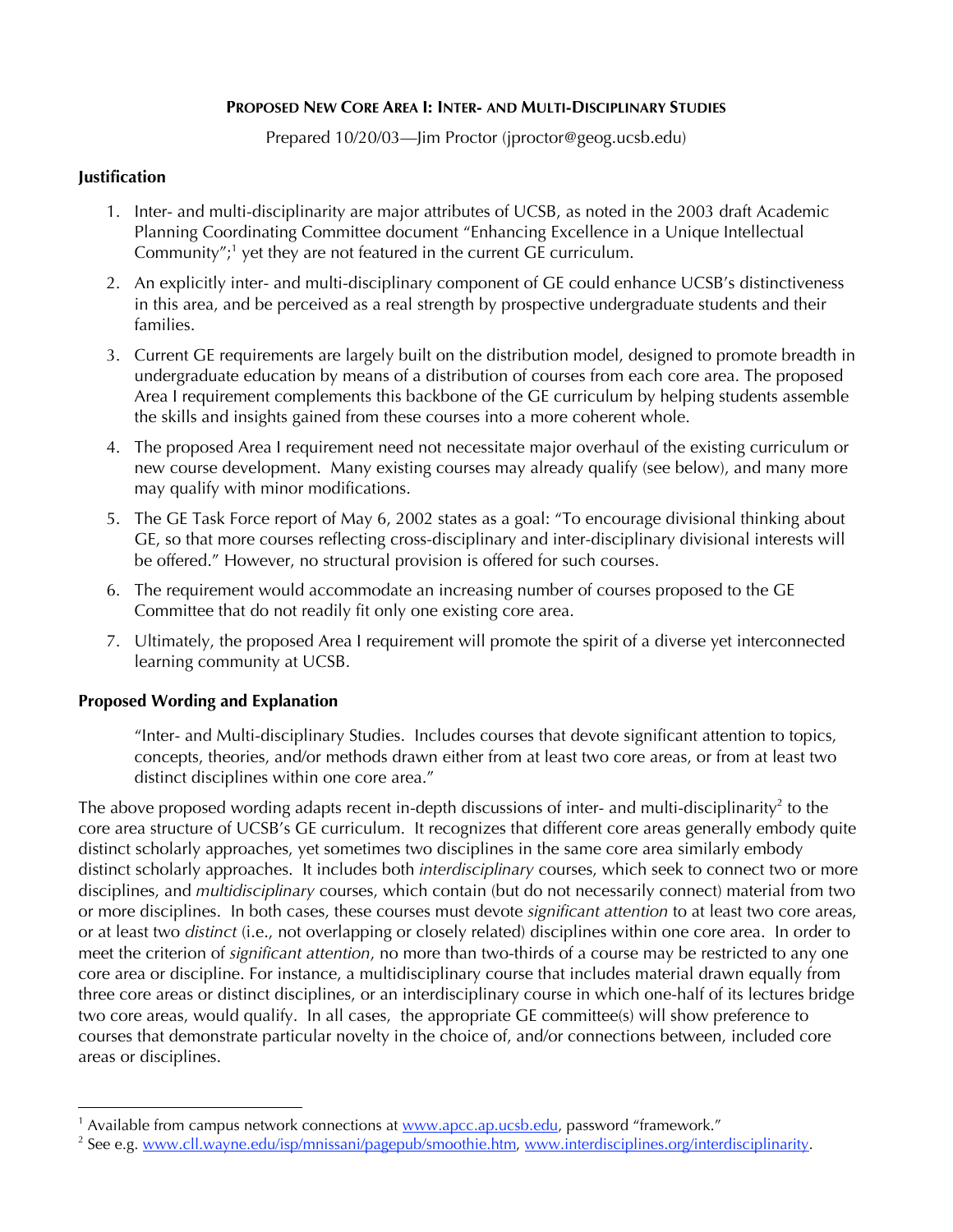### **Potential and Sample Courses**

A preliminary analysis performed spring 2003 identified UCSB courses that might qualify for Area I. Given the large number of existing GE-approved courses (approximately 1200) and time limitations, focus was placed on departments likely to provide interdisciplinary courses, including Anthropology, Art History, Black Studies, Chicano Studies, Environmental Studies, Film Studies, Geography, Geology, Global Studies, History, Political Science, Psychology, Religious Studies, Sociology, and Women's Studies. In all, 319 GEapproved courses from areas C through G were considered using criteria similar to the above, with the following exceptions:

- o *Significant attention* was defined using the slightly more relaxed criterion of no more than threequarters of a course restricted to one core area.
- $\circ$  Only courses which included or bridged two or more core areas were considered.<sup>3</sup>

Following these criteria, 80 existing GE-approved courses qualified.<sup>4</sup> These 80 courses enrolled more than 9300 students during the 2002-03 academic year. The chart below, developed from these 80 courses, shows the primary core area in which each currently resides on the GE curriculum, and the additional area(s) for which the course also demonstrated significant attention. The raw results show uncorrected totals (reflecting the high proportion of area D and F courses in the 319-course sample), while the standardized results adjust these totals given the different number of courses considered from each core area. Bearing in mind the preliminary and non-representative nature of this analysis, these results nonetheless suggest that all core areas C through G could expect to participate in the proposed Area I.



 <sup>3</sup>  $3$  For the purposes of this initial estimate, core areas were determined based largely on the course catalog description and anecdotal information versus actual syllabi.

<sup>4</sup> Examples include Anthropology 5 (Physical Anthropology, areas C/D), Black Studies 142 (Music in African Cultures, areas D/E/F), Environmental Studies 2 (Introduction to Environmental Science, areas C/D) Film Studies 101A (History of Cinema, areas D/E/F), Psychology 106 (Brain and Behavior, areas C/D), Religious Studies 12 (Religious Approaches to Death, areas D/E), and Women's Studies 40 (Issues in the Humanities, areas F/G).